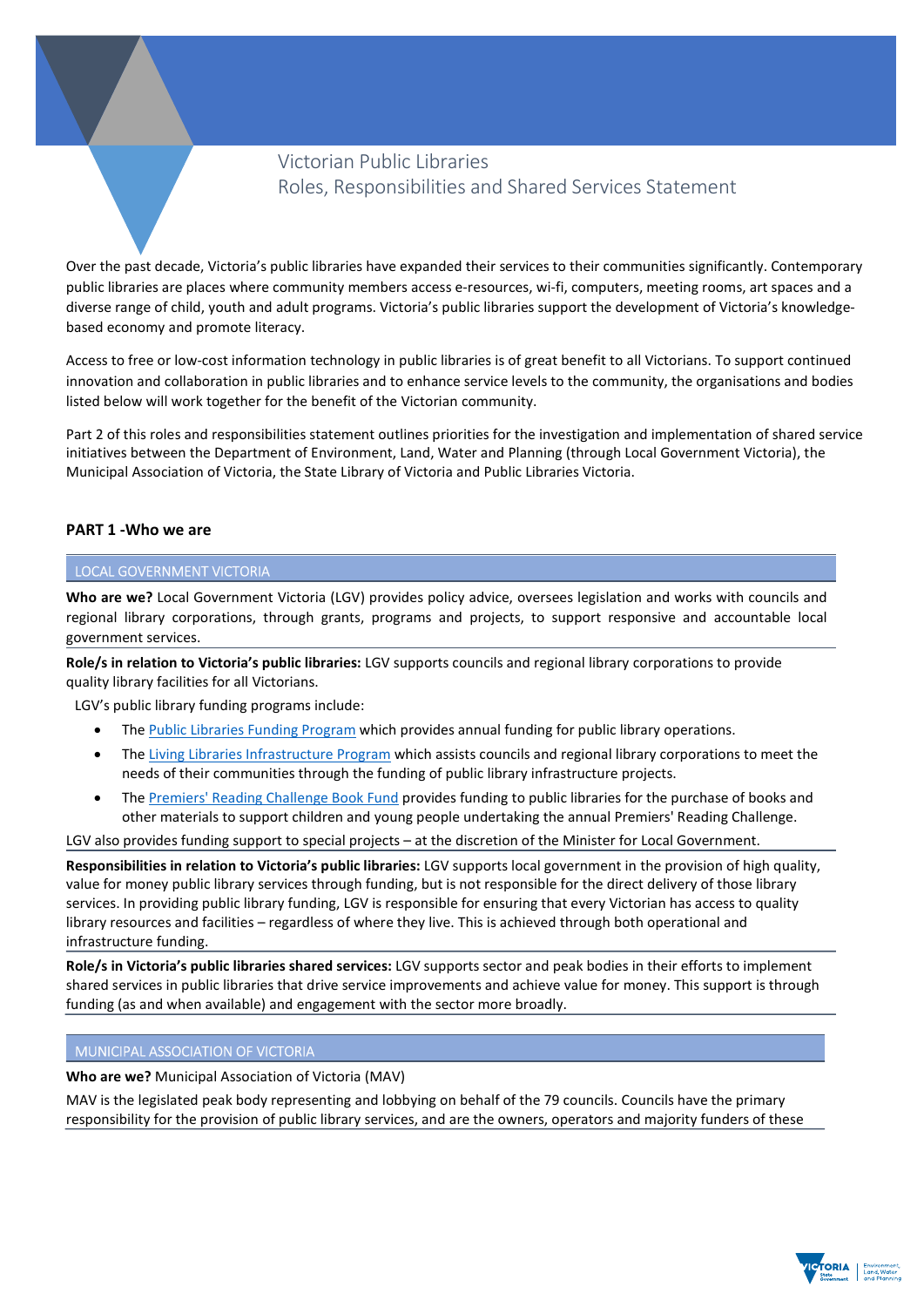services in Victoria. MAV's two key roles are as the lead negotiator between local government and the other spheres of government, and acting as an advocate for councils on policy, funding and program priorities. On behalf of local government in Victoria, MAV negotiates broad policy and funding arrangements with the State and the Commonwealth. MAV is the communication and information hub for and about Victorian local government and facilitates councils' capacity development. (Refer to Victorian State Local Government Agreement).

Role/s in relation to Victoria's public libraries: MAV in conjunction with Public Libraries Victoria is progressing shared services initiatives for public libraries where these meet strategic goals and promote sector improvements, effectiveness, efficiency and collective cost savings for the local government sector.

Responsibilities in relation to Victoria's public libraries: MAV advocates on behalf of public libraries, which are regarded as an iconic local government service.

Role/s in Victoria's public libraries shared services: MAV's procurement arm harnesses sector expertise and has the capacity to procure and manage complex contracts on behalf of councils and regional libraries who choose to participate.

#### PUBLIC LIBRARIES VICTORIA

Who are we? Public Libraries Victoria Inc (PLV)

Role/s in relation to Victoria's public libraries: PLV is the peak body for public libraries in Victoria, with representation through institutional membership from every public library in the state.

The membership works as a progressive alliance to champion the value of public libraries and to make a positive difference in the communities they serve.

Responsibilities in relation to Victoria's public libraries: PLV advocates on behalf of the library sector, builds the capacity of members through professional development and provides value through partnership arrangements.

Role/s in Victoria's public libraries shared services: PLV has responsibility to:

- manage the administration of the Integrated Library Management System (ILMS) contract including system administration and shared collections; and
- lead future sector-wide innovation projects and auspice relevant shared service opportunities

#### STATE LIBRARY OF VICTORIA

Who are we? State Library of Victoria (SLV)

Role/s in relation to Victoria's public libraries: State Library Victoria (SLV) is governed by the Library Board of Victoria. Under the Libraries Act 1988, the Board's role (and therefore the State Library's role) is:

- to oversee cooperation in programs with libraries and information organisations to promote access to library and information resources;
- to exercise leadership and promote high standards in the provision of library and information services; and
- to provide advice and information to the Minister on any matter concerning libraries and information organisation.

Responsibilities in relation to Victoria's public libraries: SLV has direct responsibility for a program of work known as the state-wide Public Library Development Projects.

Role/s in Victoria's public libraries shared services: The state-wide Public Library Development Projects are a form of 'shared service'. They are about the State Library working with all Victorian public library services to deliver initiatives that support the development of world class library services accessible to all Victorians. Initiatives include sector research, strategy development, advocacy, professional development for library staff and community engagement programs.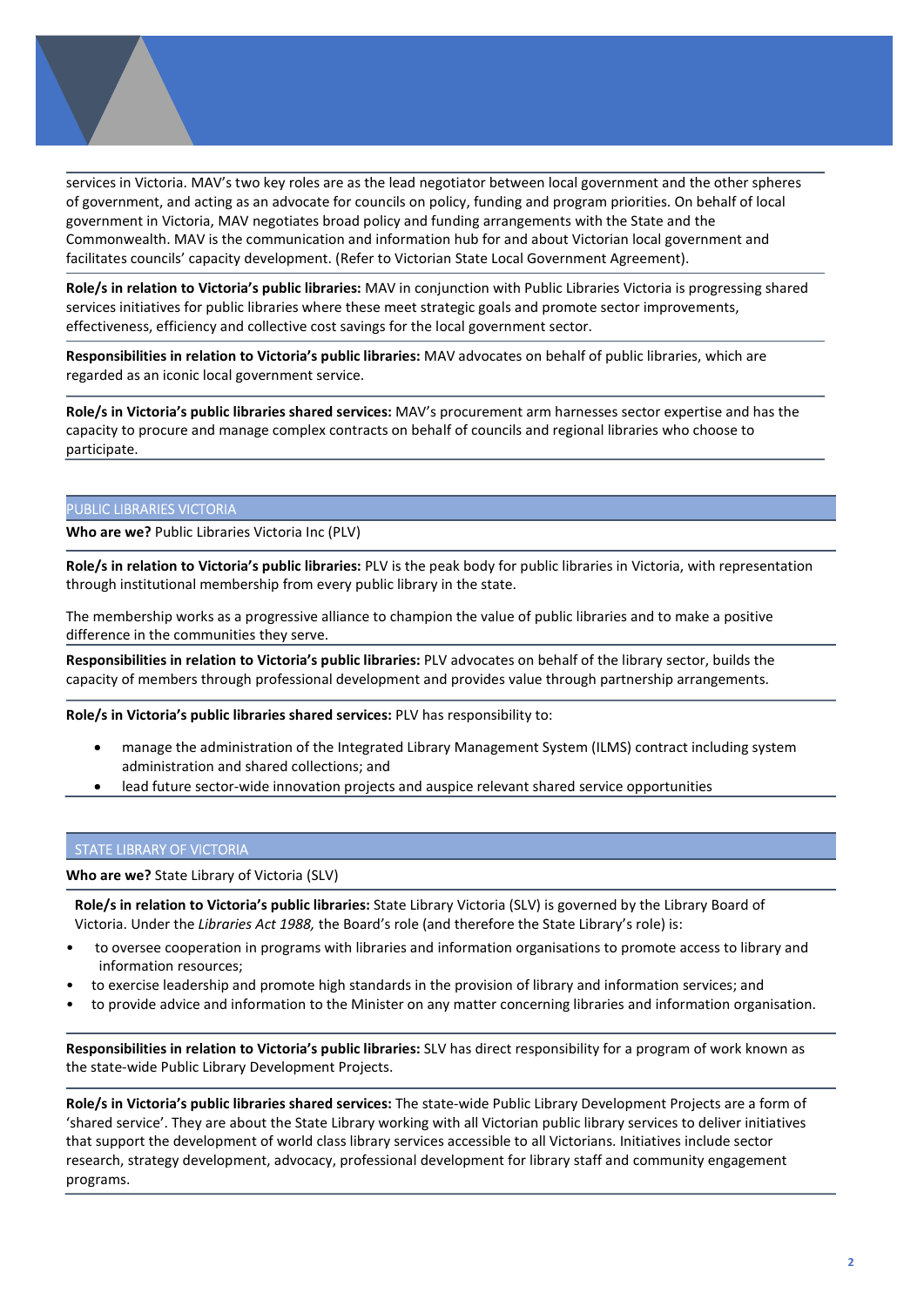# PART 2 – How we will work together

# What are our shared service priorities ?

The following priorities, outlined in order of their proposed investigation/implementation, have been agreed to by all parties. All activities are subject to the availability of funding and participation of individual library services.

• Take up of the state-wide Library Management System (LMS)

A LMS is the engine room of the library. It provides the core bibliographic database of the collection and the library member database. It offers core functionality upon which other enhanced systems can be anchored. A single LMS enables a common database for all resources held in Victorian libraries and facilitates the sharing and tracking of those resources. It also enables other initiatives, such as a single library card, to be rolled out. The state-wide LMS contract will provide significant cost savings to participants.

This group will support councils and regional library corporations in accessing and taking up the state-wide LMS.

• Centralised distribution

Physical collections are, and will continue to be, an integral part of public libraries. A fully integrated interlibrary loan centralised distribution centre would provide all Victorians with increased access to the whole collection, using the most efficient techniques to do so at an offsite location.

This group will investigate options and cost/risk benefit of centralised distribution points across Victoria for interlibrary lending.

• Radio Frequency Identification (RFID)

RFID identification has become more common in the public library sector in recent years. Placing ISO 28560 compliant tags in all borrowable materials in Victorian public libraries would facilitate the efficient movement of materials around Victoria and enable state-wide tracking. There are only a minimal number of libraries not already equipped with RFID.

This group will work towards installing RFID readers in all public library services that wish to have them and tagging all items in their collections.

• Electronic/digital shared services

The way the community accesses information is continually changing. An increased uptake of internet resources, ereaders and e-books has led to a new opportunity for public libraries. To meet the needs of their local communities, libraries need to facilitate access to digital material. The complex and changing nature of technology makes it difficult for individual library services to provide timely and equitable access to e-resources.

This group will investigate the development and implementation of a common platform for digital resources.

• Languages Other Than English (LOTE) collection

Non-English-speaking communities are a significant part of the Victorian community; however, LOTE items comprise approximately 5.3 per cent of total library collections state-wide. A state-wide LOTE collection would provide Victorians with better access to more resources in a greater number of community languages.

This group will investigate the establishment of a true state-wide LOTE collection.

• Onecard – a single library card

A single library card would enable users to join the library service of their choice and then access all public libraries across Victoria, borrow from and return materials to any library and use the facilities of any library. A single library card could only be implemented if public libraries are utilising the state-wide LMS and if their collections have been RFID tagged.